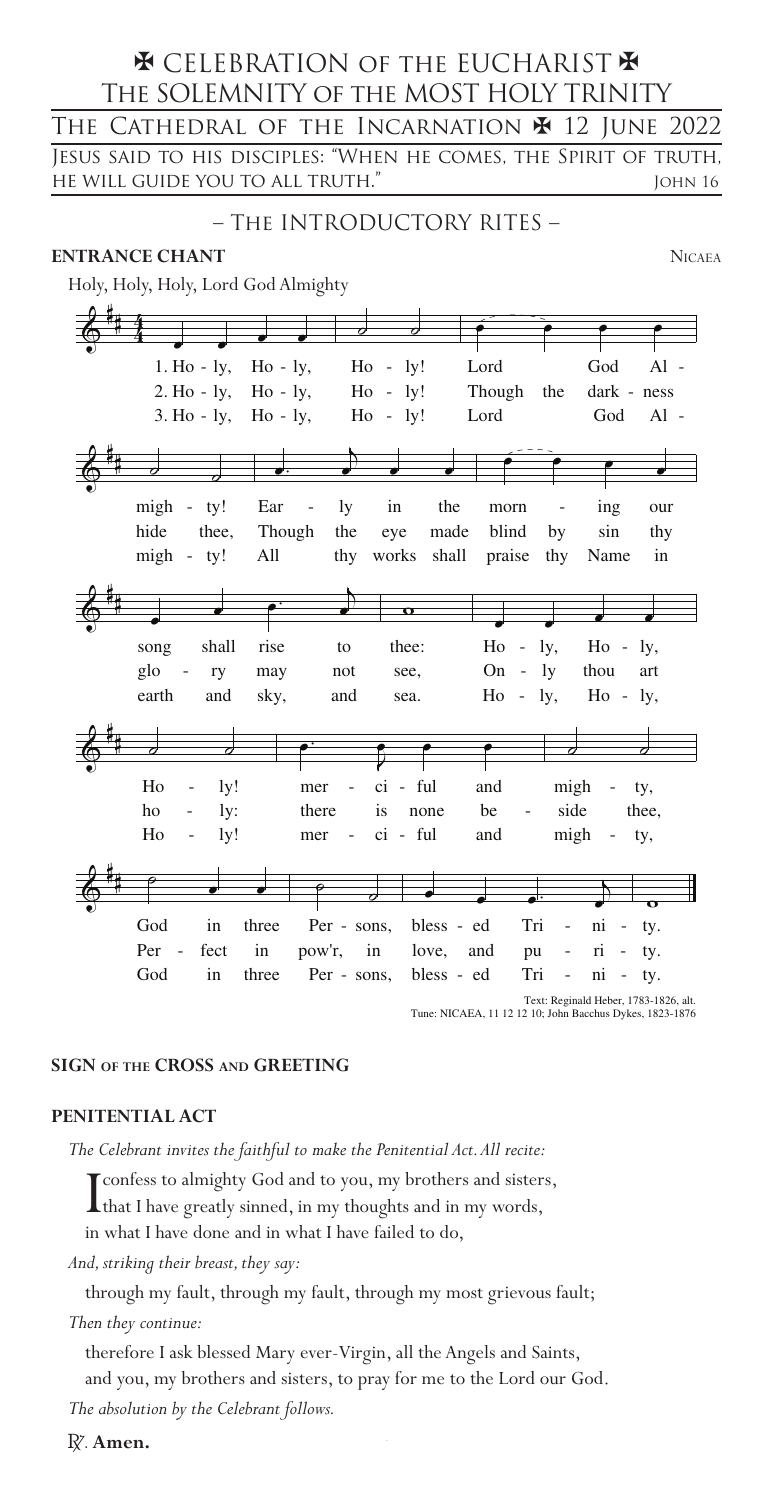

#### **GLORIA IN EXCELSIS**



Text: © 2010, ICEL. Music: Carroll Thomas Andrews/Ronald F. Krisman © 1970/2011, GIA Publications, Inc. All rights reserved.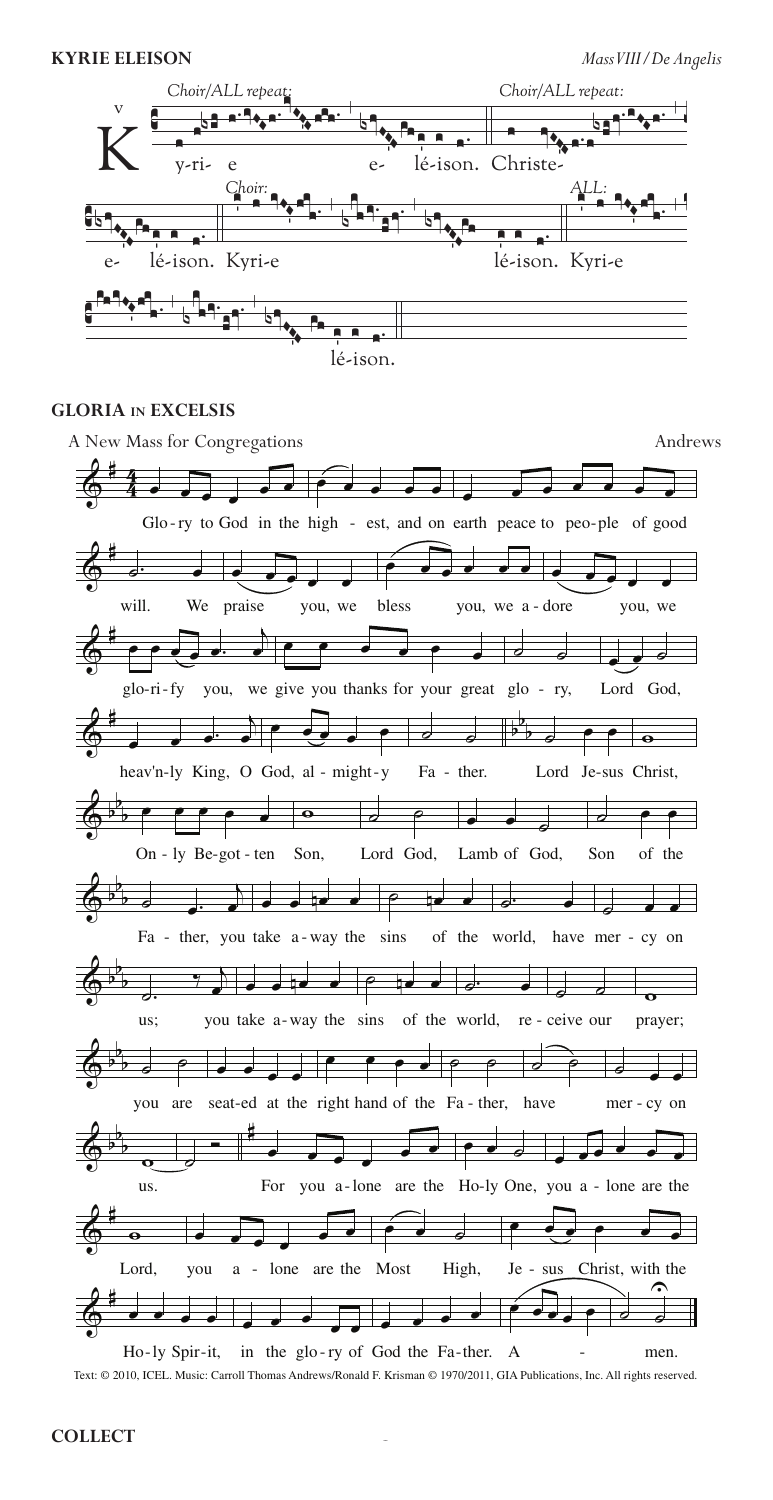# – The LITURGY of the WORD –

#### **READING I** Proverbs 8:22-31

*Wisdom was, before the earth or the heavens were made.*



*"Everything the Father has is mine; the Holy Spirit will take from what is mine and declare it to you."*



#### **HOMILY**

#### **PROFESSION of FAITH**

I believe in one God, the Father almighty, maker of heaven and earth, of all things visible and invisible.

I believe in one Lord Jesus Christ, the Only Begotten Son of God, born of the Father before all ages. God from God, Light from Light, true God from true God,

begotten, not made, consubstantial with the Father; through him all things were made.

For us men and for our salvation he came down from heaven, *At the words that follow up to and including 'and became man,' all bow.*

and by the Holy Spirit was incarnate of the Virgin Mary, and became man.

For our sake he was crucified under Pontius Pilate, he suffered death and was buried,

and rose again on the third day in accordance with the Scriptures.

He ascended into heaven and is seated at the right hand of the Father.

He will come again in glory to judge the living and the dead and his kingdom will have no end.

I believe in the Holy Spirit, the Lord, the giver of life, who proceeds from the Father and the Son, who with the Father and the Son is adored and glorified, who has spoken through the prophets.

I believe in one, holy, catholic and apostolic Church.

I confess one Baptism for the forgiveness of sins

and I look forward to the resurrection of the dead and the life of the world to come. Amen.

# 3 **The UNIVERSAL PRAYER (PRAYER of the FAITHFUL)**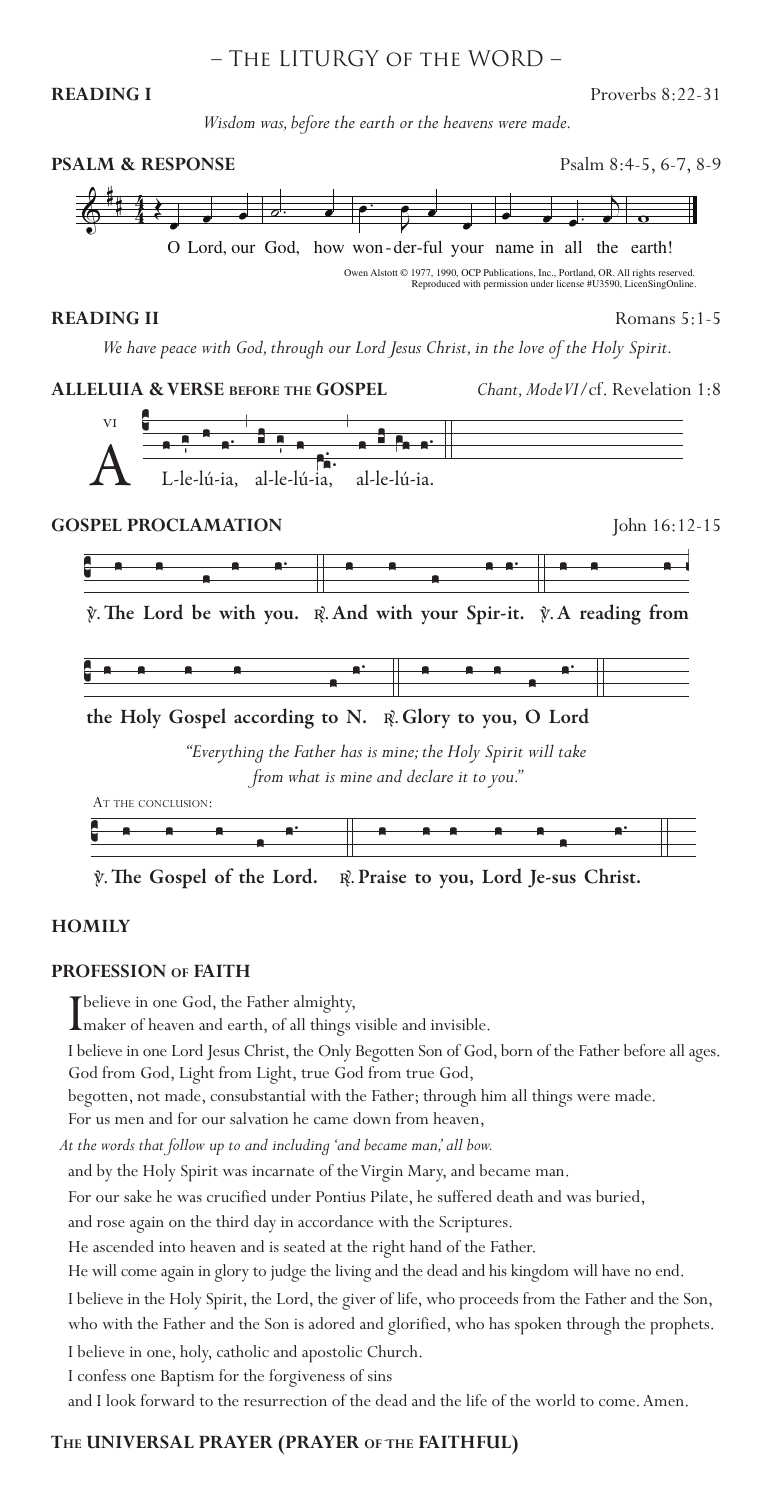# – The LITURGY of the EUCHARIST –

#### **PREPARATION OF THE GIFTS** BUNESSAN

This Day God Gives Me **Breaking Bread #637** 

| ANTHEM (Choir; 11:00 AM): Word of God, Come Down on Earth                  | Ferguson |
|----------------------------------------------------------------------------|----------|
| Word of God, come down on earth, Living rain from heav'n descending;       |          |
| Touch our hearts and bring to birth Faith and hope and love unending.      |          |
| Word almighty, we revere you: Word made flesh we long to hear you.         |          |
| Word eternal, throned on high, Word that brought to life creation,         |          |
| Word that came from heav'n to die, Crucified for our salvation.            |          |
| Saving Word, the world restoring, Speak to us your love outpouring.        |          |
| Word that speaks God's tender love, One with God beyond all telling,       |          |
| Word that sends us from above God the Spirit, with us dwelling.            |          |
| Word of truth, to all truth lead us, Word of life, with one Bread feed us. |          |

Text: James Quinn, SJ, b. 1919, © 1969 Tune: Liebster Jesu, 7 8 7 8 88; Johann R. Ahle, 1625-1673 etting: John Ferguson, © 1992, GIA Publications, Inc., Chicago, IL, #G-3764

## **ORATE / SUSCIPIAT**

- V. Pray, brothers and sisters, that my sacrifice and yours may be acceptable to God, the almighty Father.
- R. **May the Lord accept the sacrifice at your hands for the praise and glory of his name, for our good and the good of all his holy Church.**

#### **PRAYER over the OFFERINGS**



#### **PREFACE**

#### **SANCTUS**

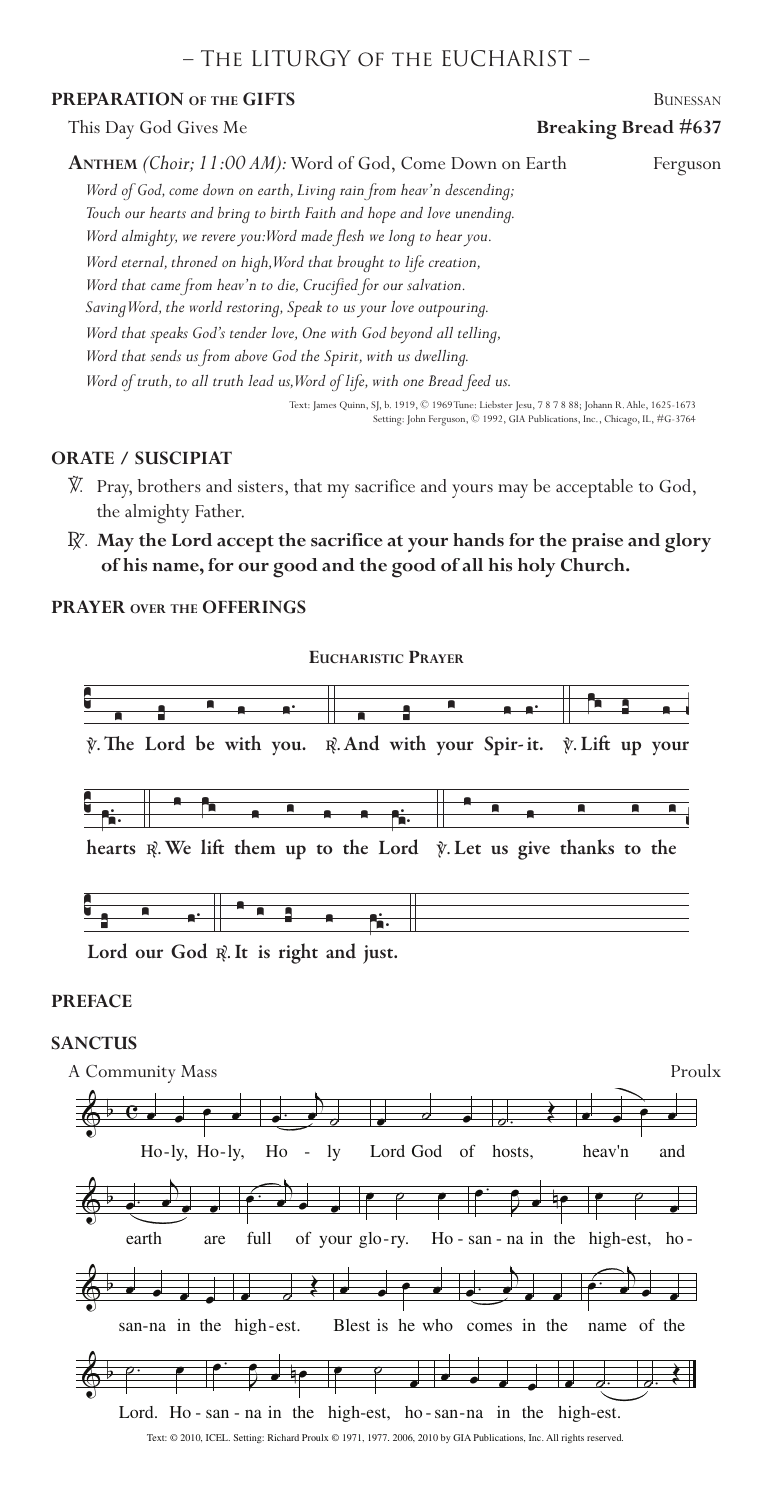



# – The COMMUNION RITE –

#### **LORD'S PRAYER**

### **RITE of PEACE**

#### **FRACTION RITE/LAMB** OF GOD Proulx  $\textcolor{black}{\diamond}$  ef  $\vdots$  $\cdot$  .  $\begin{array}{ccc} \bullet & \bullet & \bullet & \bullet \\ \bullet & \bullet & \bullet & \bullet \end{array}$ <br>Lamb of God, you take a way the  $\overline{\phantom{0}}$  $\overline{\phantom{a}}$  . - way the sins of the world: have ق ف  $\left\langle \cdot\right\rangle$  ,  $\left\langle \cdot\right\rangle$  ,  $\left\langle \cdot\right\rangle$  ,  $\left\langle \cdot\right\rangle$  $\bullet$   $\bullet$   $\bullet$   $\bullet$   $\bullet$   $\bullet$  $\overrightarrow{ }$ mer - cy on  $\frac{1}{\sigma}$ us.  $\cdot$  $\overrightarrow{a}$ Lamb of God, you  $\overrightarrow{a}$  $\begin{array}{ccc} \bullet & \bullet & \bullet & \bullet \\ \bullet & \bullet & \bullet & \bullet \end{array}$  .  $\begin{array}{ccc} \bullet & \bullet & \bullet \\ \bullet & \bullet & \bullet \end{array}$  .  $\begin{array}{ccc} \bullet & \bullet & \bullet \\ \bullet & \bullet & \bullet \end{array}$  $\overset{\bullet}{\bullet}$  . sins of the world: grant  $\overline{\phantom{a}}$  $\begin{array}{c} \begin{array}{c} \hline \hline \hline \hline \hline \end{array} \end{array}$ us \_\_\_ peace, grant \_\_ us  $\leftarrow$  $\frac{1}{\sqrt{2}}$  $\frac{1}{2}$ peace. Richard Proulx © 1975, GIA Publications, Inc. All rights reserved.

#### **INVITATION to COMMUNION**

- V. Behold the Lamb of God, behold him who takes away the sins of the world. Blessed are those called to the supper of the Lamb.
- R. **Lord, I am not worthy that you enter under my roof, but only say the word, and my soul shall be healed.**

# **COMMUNION PROCESSION** 1 Chronicles 29:10b-13— *The Canticle of David* Antiphon: Psalm 148 (V147):1bc Gouin

(Cantor/Choir 1 time; **ALL join in each repetition**):



## **Communion Anthem** *(Choir; 11:00 AM):* The Call White

*Come, my Way, my Truth, my Life: such a way as gives us breath,* 

*such a truth as ends all strife, such a life as killeth death.*

*Come, my Light, my Feast, my Strength: such a light as shows a feast,*

*such a feast as mends in length, such a strength as makes his guest.*

*Come, my Joy, my Love, my Heart: such a joy as none can move,*

*such a love as none can part, such a heart as joys in love.* 

Text: George Herbert. Music: David Ashley White © 1993, Selah Publishing Co., Inc., Kingston, NY. #418-606. All rights reserved.<br>